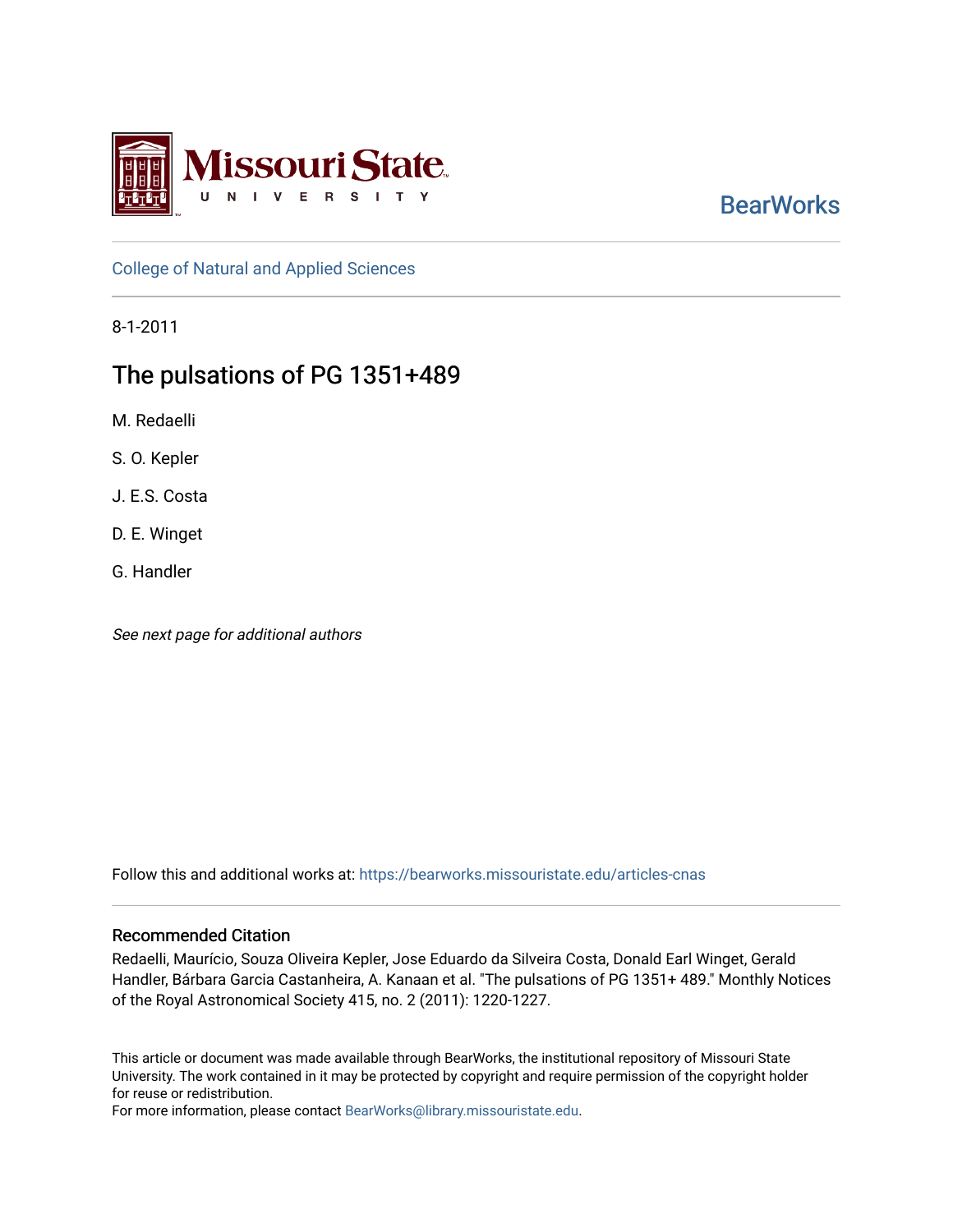## Authors

M. Redaelli; S. O. Kepler; J. E.S. Costa; D. E. Winget; G. Handler; B. G. Castanheira; A. Kanaan; L. Fraga; Michael D. Reed; and For complete list of authors, see publisher's website.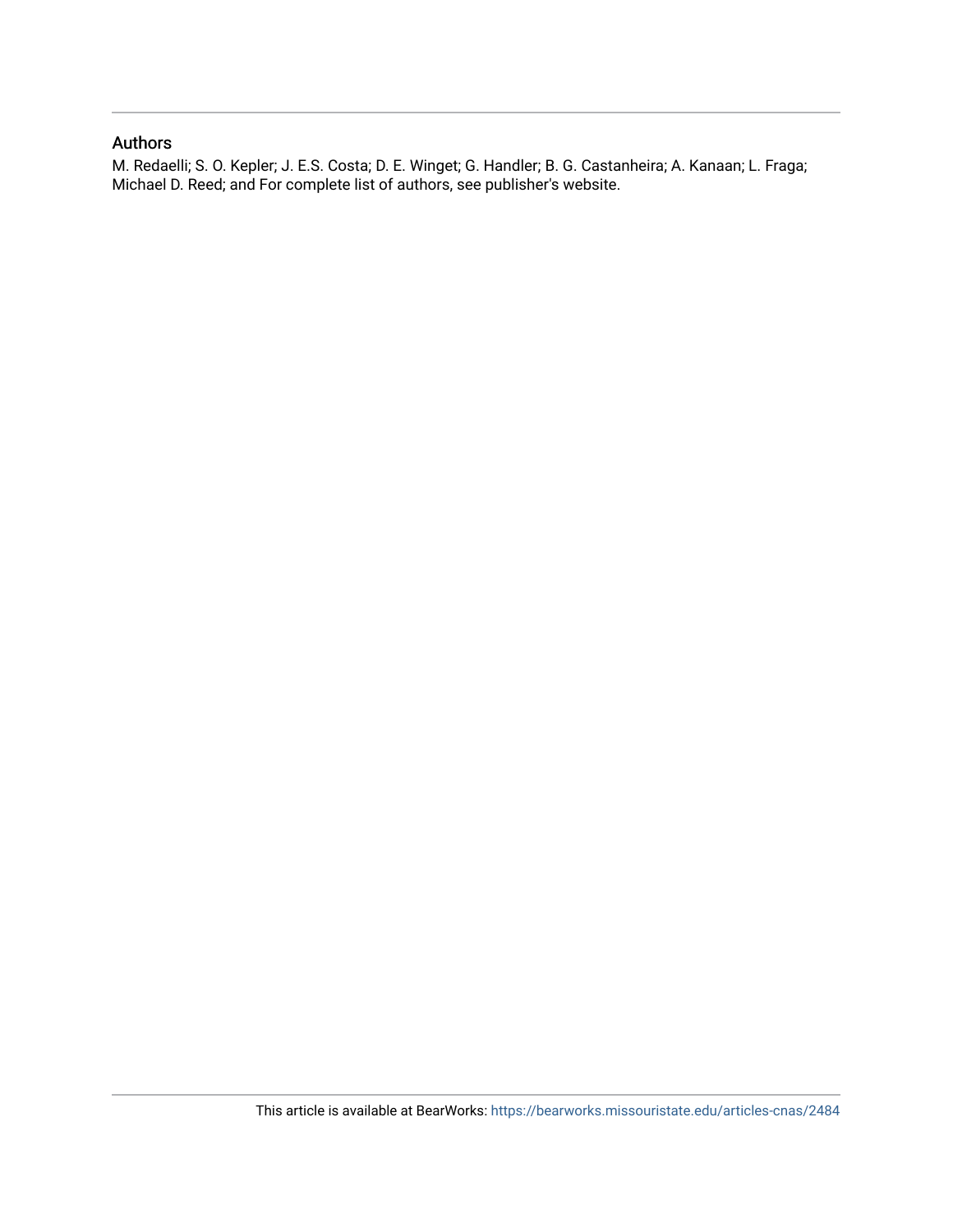## **The pulsations of PG 1351+489**

M. Redaelli,<sup>1\*</sup> S. O. Kepler,<sup>1</sup> J. E. S. Costa,<sup>1</sup> D. E. Winget,<sup>2</sup> G. Handler,<sup>3</sup> B. G. Castanheira,  $1,2,3$  A. Kanaan,  $4$  L. Fraga,  $5$  P. Henrique,  $4$  O. Giovannini,  $6$ J. L. Provencal,<sup>7,8</sup> H. L. Shipman,<sup>7</sup> J. Dalessio,<sup>7</sup> S. E. Thompson,<sup>8,9</sup> F. Mullally,<sup>9</sup> M. M. Brewer, <sup>10</sup> D. Childers, <sup>11</sup> M. E. Oksala, <sup>12</sup> R. Rosen, <sup>13</sup> M. A. Wood, <sup>14</sup> M. D. Reed,<sup>15</sup> B. Walter,<sup>16</sup> W. Strickland,<sup>16</sup> D. Chandler,<sup>16</sup> T. K. Watson,<sup>17</sup> R. E. Nather, <sup>2</sup> M. H. Montgomery, <sup>2</sup> A. Bischoff-Kim, <sup>18</sup> C. J. Hansen, <sup>19</sup> A. Nitta, <sup>20</sup> S. J. Kleinman,<sup>20</sup> C. F. Claver,<sup>21</sup> T. M. Brown,<sup>22</sup> D. J. Sullivan,<sup>23</sup> S.-L. Kim,<sup>24</sup> W.-P. Chen,<sup>25</sup> M. Yang,<sup>25</sup> C.-Y. Shih,<sup>25</sup> X. Zhang,<sup>26</sup> X. Jiang,<sup>26</sup> J. N. Fu,<sup>27</sup> S. Seetha,<sup>28</sup> B. N. Ashoka,  $^{28}$  T. M. K. Marar,  $^{28}$  K. S. Baliyan,  $^{29}$  H. O. Vats,  $^{29}$  A. V. Chernyshev,  $^{30}$ P. Ibbetson,<sup>31</sup> E. Leibowitz,<sup>32</sup> S. Hemar,<sup>32</sup> A. V. Sergeev,<sup>33</sup> M. V. Andreev,<sup>33</sup> R. Janulis,<sup>34</sup> E. G. Meištas,<sup>34</sup> P. Moskalik,<sup>35</sup> G. Pajdosz,<sup>35</sup> A. Baran,<sup>36</sup> M. Winiarski,<sup>36</sup> S. Zola,  $36,37$  W. Ogloza,  $36$  M. Siwak,  $37$  Zs. Bognár,  $38$  J.-E. Solheim,  $39$  R. Sefako,  $40$ D. Buckley,<sup>40</sup> D. O'Donoghue,<sup>40</sup> T. Nagel,<sup>41</sup> R. Silvotti,<sup>42</sup> I. Bruni,<sup>42</sup> J. R. Fremy,<sup>43</sup> G. Vauclair,  $44$  M. Chevreton,  $43$  N. Dolez,  $44$  B. Pfeiffer,  $44$  M. A. Barstow,  $45$ O. L. Creevey,  $46$  S. D. Kawaler<sup>47</sup> and J. C. Clemens<sup>48</sup> *Instituto de F´ısica da Universidade Federal do Rio Grande do Sul, 91501-970 Porto Alegre, RS, Brazil Department of Astronomy and McDonald Observatory, University of Texas, Austin, TX 78712, USA* <sup>3</sup> Institut für Astronomie, Universität Wien, Türkenschanzstraβe 17, 1180 Wien, Austria *Departamento de F´ısica, Universidade Federal de Santa Catarina, 88040-900 Florianopolis, SC, Brazil ´ Southern Observatory for Astrophysical Research, Casilla 603, La Serena, Chile Departamento de F´ısica e Qu´ımica, Universidade de Caxias do Sul, 95070-560 Caxias do Sul, RS, Brazil University of Delaware, Department of Physics and Astronomy Newark, DE 19716, USA Delaware Asteroseismic Research Center, Mt Cuba Observatory, Greenville, DE 19807, USA SETI Institute/NASA Ames Research Center, Moffett Field, CA 94035, USA William Jewell College, 500 College Hill Liberty, MO 64048, USA Department of Math and Science, Delaware County Community College, 901 S. Media Road, Media, USA Bartol Research Institute, University of Delaware, Newark, Delaware, USA National Radio Astronomy Observatory, PO Box 2, Green Bank, WV 24944, USA Florida Institute of Technology, Department of Physics and Space Sciences, Melbourne, FL 32901, USA Missouri State University and Baker Observatory, 901 S. National, Springfield, MO 65897, USA Meyer Observatory and Central Texas Astronomical Society, Waco, TX, USA Southwestern University, Georgetown, TX, USA Department of Chemistry, Physics and Astronomy, Georgia College & State University, Milledgeville, GA, USA JILA, University of Colorado, Boulder, CO, USA Gemini Observatory, 670 N A'ohoku PI., Hilo, HI 96720, USA Kitt Peak National Observatory, National Optical Astronomy Observatory, Tucson, AZ, USA Las Cumbres Observatory Global Telescope Network, Inc., 6740 Cortona Drive Suite 102, Santa Barbara, CA 93117, USA Victoria University of Wellington, Wellington, New Zealand Korea Astronomy and Space Science Institute, Daejeon 305-348, Korea Lulin Observatory, National Central University, Taiwan National Astronomical Observatories, Beijing 100012, China Department of Astronomy, Beijing Normal University, Beijing, China Indian Space Research Organization, Airport Road, Vimanapura PO, Bangalore 560017, India Physical Research Laboratory, Ahmedabad 380009, India*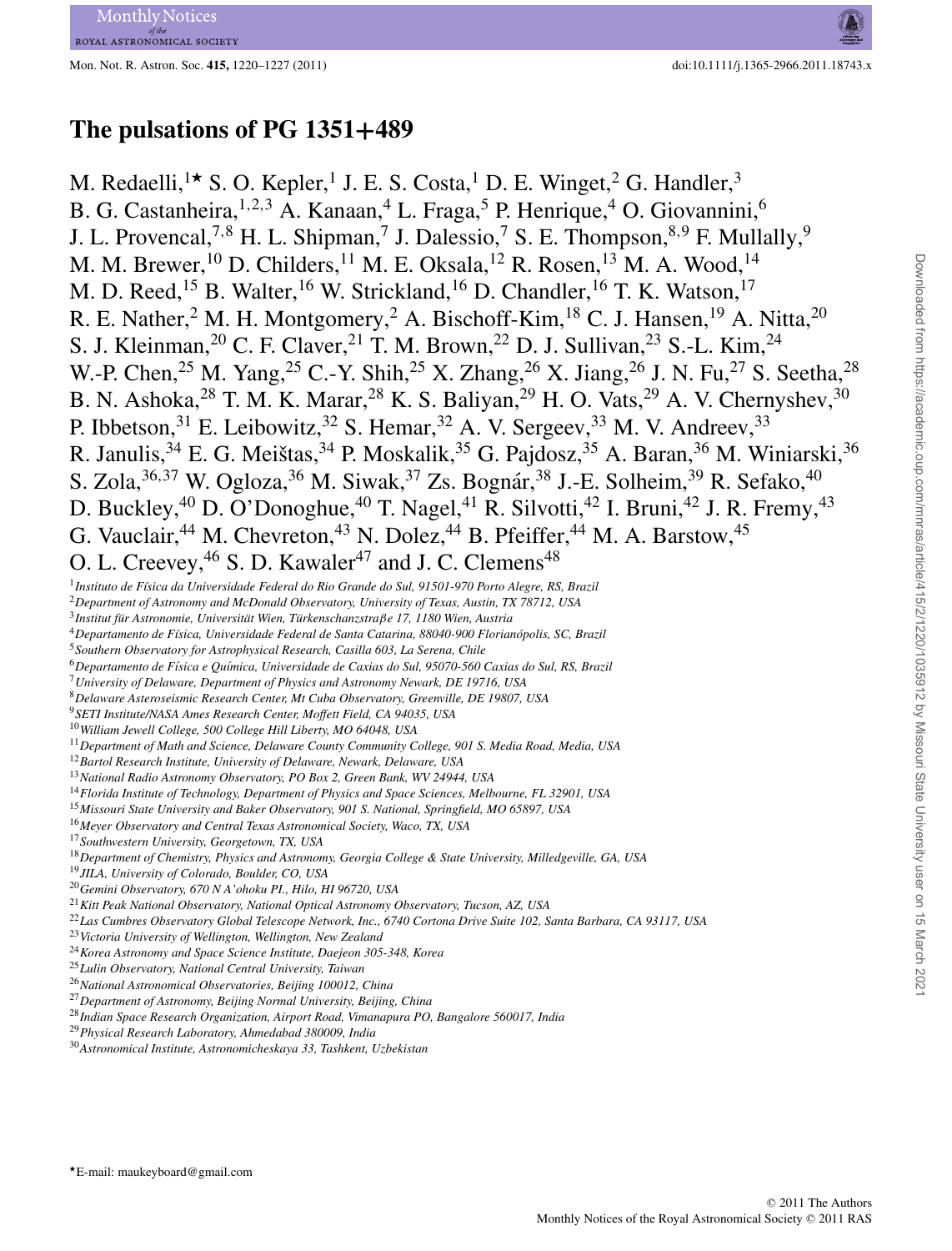<sup>31</sup>*Wise Observatory, Tel Aviv University, Tel Aviv, Israel*

<sup>32</sup>*School of Physics and Astronomy and the Wise Observatory, Tel Aviv University, Tel Aviv, Israel*

<sup>33</sup>*Ukranian National Academy of Sciences, Main Astronomical Observatory, Golosiiv, Kiev 022 252650, Ukraine*

<sup>34</sup>*Institute of Theoretical Physics and Astronomy, Vilnius University, Vilnius, Lithuania*

<sup>35</sup>*Copernicus Astronomical Center, Warsaw, Poland*

<sup>36</sup>*Mt Suhora Observatory, Cracow Pedagogical University, Cracow, Poland*

<sup>37</sup>*Astronomical Observatory, Jagiellonian University, ul. Orla 171, 30-244 Cracow, Poland*

<sup>38</sup>*Konkoly Observatory, PO Box 67, H-1525 Budapest XII, Hungary*

<sup>39</sup>*Institute of Theoretical Astrophysics, University of Oslo, NO 0315 Oslo, Norway*

<sup>40</sup>*South African Astronomical Observatory, Observatory 7935, Cape Town, South Africa*

<sup>41</sup>*Institut fur Astronomie und Astrophysik, Universitet T ¨ ubingen, Sand 1, 72076 T ¨ ubingen, Germany ¨*

<sup>42</sup>*INAF Osservatorio Astronomico di Torino, strada dell Osservatorio 20, 10025 Pino Torinese, Italy*

<sup>43</sup>*LESIA, Observatoire de Paris-Meudon, Meudon, France*

<sup>44</sup>*Laboratoire d'Astrophysique de Toulouse-Tarbes CNRS-UMR5572, Universite de Toulouse, France ´*

<sup>45</sup>*Astronomy Department, Leicester University, University Road, Leicester LE1 7RH*

<sup>46</sup>*Instituto de Astrofisica de Canarias, Tenerife, Spain*

<sup>47</sup>*Department of Physics and Astronomy, Iowa State University, Ames, IA 50211, USA*

<sup>48</sup>*Department of Physics and Astronomy, University of North Carolina, Philips Hall, CB 3255, Chapel Hill, NC 27599, USA*

Accepted 2011 March 18. Received 2011 March 15; in original form 2010 September 3

### **ABSTRACT**

PG 1351+489 is one of the 20 DBVs – pulsating helium-atmosphere white dwarf stars – known and has the simplest power spectrum for this class of star, making it a good candidate to study cooling rates. We report accurate period determinations for the main peak at 489.334 48 s and two other normal modes using data from the Whole Earth Telescope (WET) observations of 1995 and 2009. In 2009, we detected a new pulsation mode and the main pulsation mode exhibited substantial change in its amplitude compared to all previous observations. We were able to estimate the star's rotation period, of 8.9 h, and discuss a possible determination of the rate of period change of  $(2.0 \pm 0.9) \times 10^{-13}$  s s<sup>-1</sup>, the first such estimate for a DBV.

**Key words:** stars: evolution – stars: individual: PG 1351+489 – stars: oscillations – white dwarfs.

### **1 INTRODUCTION**

White dwarf stars with spectra dominated by He I lines pulsate when their effective temperatures are between about 30 000 and 22 000 K (see e.g. Beauchamp et al. 1999). These stars, collectively known as DBV, were the first variables to be correctly predicted before their discovery (Winget et al. 1982). There are only 20 DBVs known (Kilkenny et al. 2009; Nitta et al. 2009) and PG 1351+489 is one of them. This star has two determinations for the effective temperature,  $T_{\text{eff}} = 22\,600 \text{ K}$ ,  $\log g = 7.9$  using pure He atmosphere and  $T_{\text{eff}} =$  $26 100 \text{ K}$ ,  $\log g = 7.89$  allowing for unseen H contamination (Beauchamp et al. 1999). Castanheira et al. (2006) estimated from *IUE* spectra the values  $T_{\text{eff}} = 22500 \pm 190 \text{ K}$ ,  $\log g = 7.60 \pm 190 \text{ K}$ 0.15 for pure He and  $T_{\text{eff}} = 22000 \pm 150 \text{ K}$ ,  $\log g = 7.00 \pm 0.07$ allowing for H contamination. The analysis of the time series photometric data shows one main mode and at least two other normal modes (Winget, Nather & Hill 1987). This is one of the simplest DBV periodogram known.

The study of white dwarfs can contribute to our knowledge about the Galaxy disc and halo (e.g. Winget & Kepler 2008). White dwarf pulsations provide important information about high-energy and high-pressure systems, because the pulsations observed in white dwarfs are their normal modes and depend on their global structure. Also, cooling rates may be measured by the rate of change of period (Winget et al. 1985), because the evolution of a white dwarf is dominated by cooling. As the temperature of a pulsating white

dwarf decreases, the depth of the ionization zone increases and longer periods can be excited. Up to now, such a rate of change has been measured for the lukewarm DAVs (Kepler et al. 2005) and for the hot DOVs (Costa & Kepler 2008), but not for DBVs.

PG 1351+489 is a candidate for the first measurement of a DBV cooling rate because its power spectrum is dominated by one mode. The largest amplitude mode, at 489 s, has a peak-to-peak amplitude of 0.16 mag and several harmonics have also been detected (Winget et al. 1987). In addition, two smaller amplitude normal modes have been observed, along with several linear combination frequencies (Alves et al. 2003). In this work we confirm these previous results and provide more precise values for the periods; we also find a new small amplitude mode in the 2009 data and estimate the rotation period for this star. We report the observations of PG 1351+489 during two Whole Earth Telescope (WET) campaigns (Nather et al. 1990) from 1995 and 2009, and discuss a possible rate of change of the main period for this star. A rate of pulsation period change is an evolutionary time-scale, and offers a unique way to look inside a star to measure its internal composition. These rate of period changes constrain models used in cosmochronology, and can even be used to probe for exotic particles like neutrinos and axions.

## **2 OB SE RVAT IO N S**

We obtained ∼170 h of high-speed photometric data from seven different observatories in the WET campaign of 1995 (xcov12),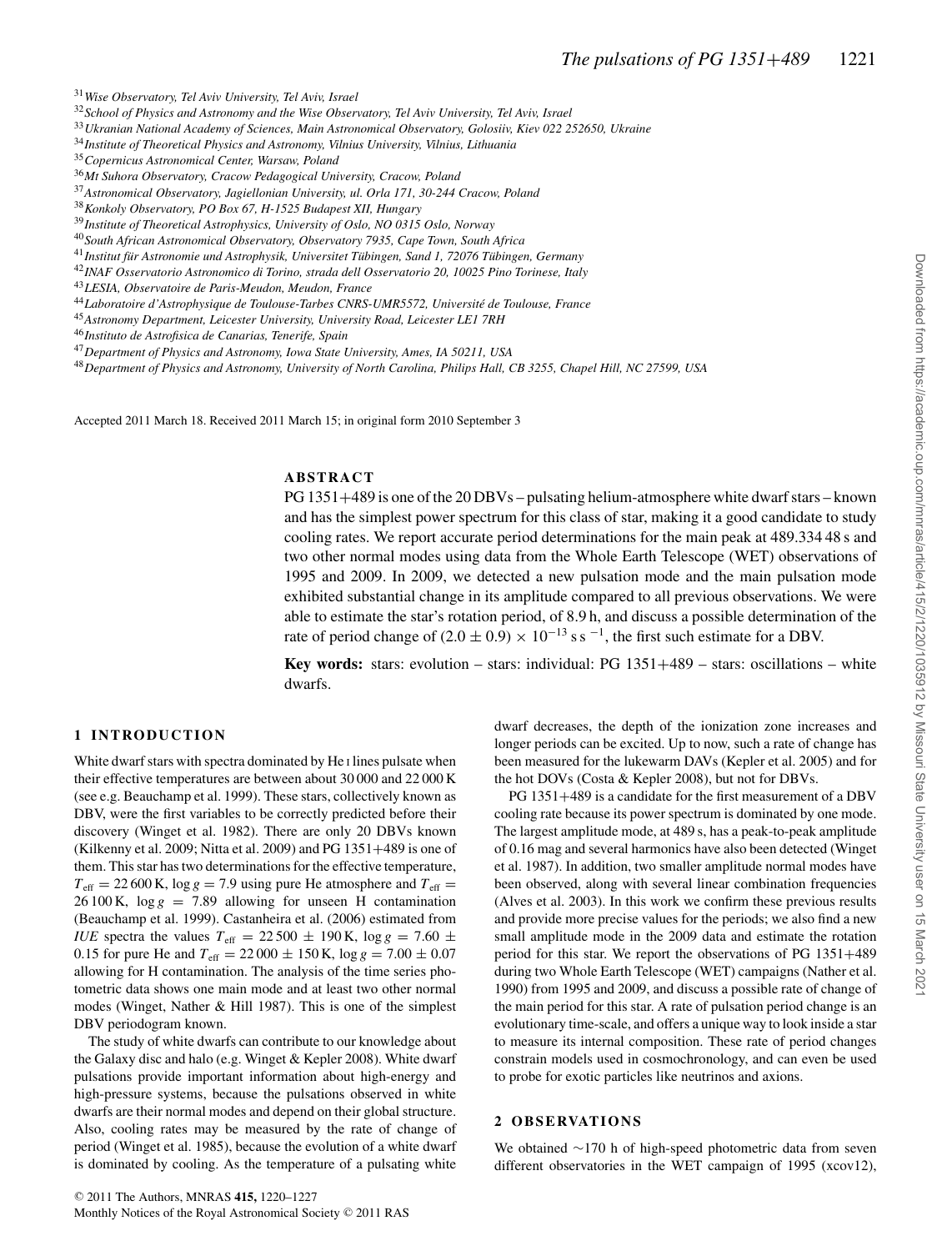## 1222 *M. Redaelli et al.*

spanning 38 d. There was a 20 d gap between April 5 and April 25, and the coverage was about 40 per cent in the two weeks of intense observation. From the WET campaign of 2009 (xcov27) we obtained only ∼20 h of observations from four observatories, since PG 1351+489 was a tertiary target. We also used four data sets from McDonald Observatory, obtained during the years 1984, 1985, 1986 and 2004. The time base used in this work is the Barycentric Dynamical Time (TDB), or Barycentric Julian Dynamical Date (BJDD), obtained after a conversion from UTC to the barycenter of the Solar system. Table 1 shows the Journal of Observations.

**Table 1.** Journal of observations.

## **3 ANALYSIS**

We began the analysis of PG 1351+489 data looking for pulsation modes in the individual light curves. The peaks in the Fourier transform whose amplitude were above the detection limit of 1/1000 false alarm probability were considered real. For the individual light curves, which consist of equally spaced data, the detection limit was three times the average amplitude, computed by  $\langle A \rangle = \sqrt{\sum A_i^2/N}$ . The main peak of 489 s was present in all the runs. The small amplitude modes were detected only in the longer runs.

| Run       | Telescope            | $\Delta t$ | Date             | Begin    | Length   |
|-----------|----------------------|------------|------------------|----------|----------|
|           |                      | (s)        | (T)              | (UT)     | (h)      |
| r2957     | McDonald 2.1 m       | 10         | 1984 May 06      | 04:04:30 | 04:25:20 |
| r2961     | McDonald 2.1 m       | 10         | 1984 May 07      | 03:20:00 | 02:36:40 |
| r2962     | McDonald 2.1 m       | 10         | 1984 May 07      | 06:28:20 | 03:54:30 |
| r3006     | McDonald 2.1 m       | 10         | 1985 February 16 | 07:20:55 | 04:15:00 |
| r3007     | McDonald 2.1 m       | 10         | 1985 February 17 | 08:28:00 | 03:44:40 |
| r3015     | McDonald 2.1 m       | 10         | 1985 March 22    | 08:15:39 | 01:28:50 |
| r3019     | McDonald 2.1 m       | 10         | 1985 March 23    | 05:29:11 | 06:06:00 |
| r3025     | McDonald 2.1 m       | 10         | 1985 March 24    | 06:24:10 | 04:47:10 |
| r3072     | McDonald 2.1 m       | 10         | 1985 June 15     | 03:44:50 | 02:19:50 |
| r3077     | McDonald 2.1 m       | 10         | 1985 June 22     | 03:40:10 | 02:26:20 |
| r3080     | McDonald 2.1 m       | 10         | 1985 June 24     | 07:37:00 | 01:47:30 |
| r3142     | McDonald 2.1 m       | 10         | 1986 April 03    | 04:04:30 | 05:07:20 |
| r3144     | McDonald 2.1 m       | 10         | 1986 April 04    | 03:54:20 | 07:25:40 |
| r3149     | McDonald 2.1 m       | 10         | 1986 April 10    | 05:37:56 | 04:21:50 |
| r3150     | McDonald 2.1 m       | 03         | 1986 April 13    | 05:23:40 | 02:50:57 |
| r3151     | McDonald 2.1 m       | 10         | 1986 April 13    | 09:21:40 | 01:46:20 |
| r3168     | McDonald 2.1 m       | 10         | 1986 June 10     | 03:36:00 | 05:10:30 |
| r3170     | McDonald 2.1 m       | 10         | 1986 June 11     | 03:38:30 | 05:12:30 |
| r3172     | McDonald 2.1 m       | 10         | 1986 June 12     | 03:36:40 | 05:31:40 |
| r3173     | McDonald 2.1 m       | 10         | 1986 June 13     | 03:36:30 | 05:07:40 |
| gv0502    | Pic du Midi 2.0 m    | 10         | 1995 April 02    | 22:53:07 | 03:10:10 |
| gv0504    | Pic du Midi 2.0 m    | 10         | 1995 April 03    | 22:24:37 | 01:51:40 |
| gv0506    | Pic du Midi 2.0 m    | 10         | 1995 April 04    | 22:09:10 | 02:44:10 |
| gv0508    | Pic du Midi 2.0 m    | 10         | 1995 April 05    | 23:38:50 | 05:10:40 |
| eml-0002  | Wise 1.0 m           | 10         | 1995 April 25    | 18:43:10 | 05:07:20 |
| eml-0003  | Wise $1.0 \text{ m}$ | 10         | 1995 April 26    | 17:55:40 | 07:24:10 |
| eml-0005  | Wise $1.0 \text{ m}$ | 10         | 1995 April 27    | 21:56:40 | 03:43:10 |
| eml-0006  | Wise $1.0 \text{ m}$ | 10         | 1995 April 28    | 18:43:00 | 01:07:00 |
| eml-0008  | Wise $1.0 \text{ m}$ | 10         | 1995 April 28    | 21:06:00 | 03:55:20 |
| eml-0009  | Wise $1.0 \text{ m}$ | 10         | 1995 April 29    | 18:03:00 | 07:01:00 |
| jebp01    | Isaac Newton 2.5 m   | 10         | 1995 April 26    | 00:17:40 | 05:10:40 |
| jebp02    | Isaac Newton 2.5 m   | 10         | 1995 April 26    | 22:58:30 | 02:07:10 |
| jebp03    | Isaac Newton 2.5 m   | 10         | 1995 April 27    | 21:45:00 | 07:03:50 |
| jebp04    | Isaac Newton 2.5 m   | 10         | 1995 April 28    | 23:31:20 | 05:47:20 |
| jebp05    | Isaac Newton 2.5 m   | 10         | 1995 April 29    | 20:54:40 | 08:26:10 |
| ra360     | McDonald 2.1 m       | 10         | 1995 April 26    | 02:40:50 | 07:59:50 |
| ra361     | McDonald 2.1 m       | 10         | 1995 April 27    | 02:29:40 | 07:25:40 |
| ra362     | McDonald 2.1 m       | 10         | 1995 April 28    | 02:39:20 | 08:03:00 |
| ra363     | McDonald 2.1 m       | 10         | 1995 April 29    | 02:35:10 | 08:35:50 |
| ra364     | McDonald 2.1 m       | 10         | 1995 April 30    | 02:31:40 | 07:58:10 |
| ra367     | McDonald 2.1 m       | 10         | 1995 May 03      | 07:29:40 | 03:37:00 |
| emac-002  | Maidanak 1.0 m       | 10         | 1995 May 01      | 20:31:30 | 01:49:00 |
| emac-003  | Maidanak 1.0 m       | 10         | 1995 May 01      | 18:30:00 | 01:44:10 |
| emac-004  | Maidanak 1.0 m       | 10         | 1995 May 02      | 15:54:00 | 02:49:50 |
| emac-006  | Maidanak 1.0 m       | 10         | 1995 May 05      | 16:32:30 | 05:40:30 |
| emac-008  | Maidanak 1.0 m       | 10         | 1995 May 06      | 19:16:00 | 03:41:50 |
| $cfc-202$ | Mauna Kea 0.6 m      | 10         | 1995 May 01      | 07:47:00 | 04:24:50 |
| $cfc-208$ | Mauna Kea 0.6 m      | 10         | 1995 May 07      | 08:48:50 | 04:18:40 |
| rk368     | McDonald 2.1 m       | 10         | 1995 May 04      | 02:48:00 | 06:46:40 |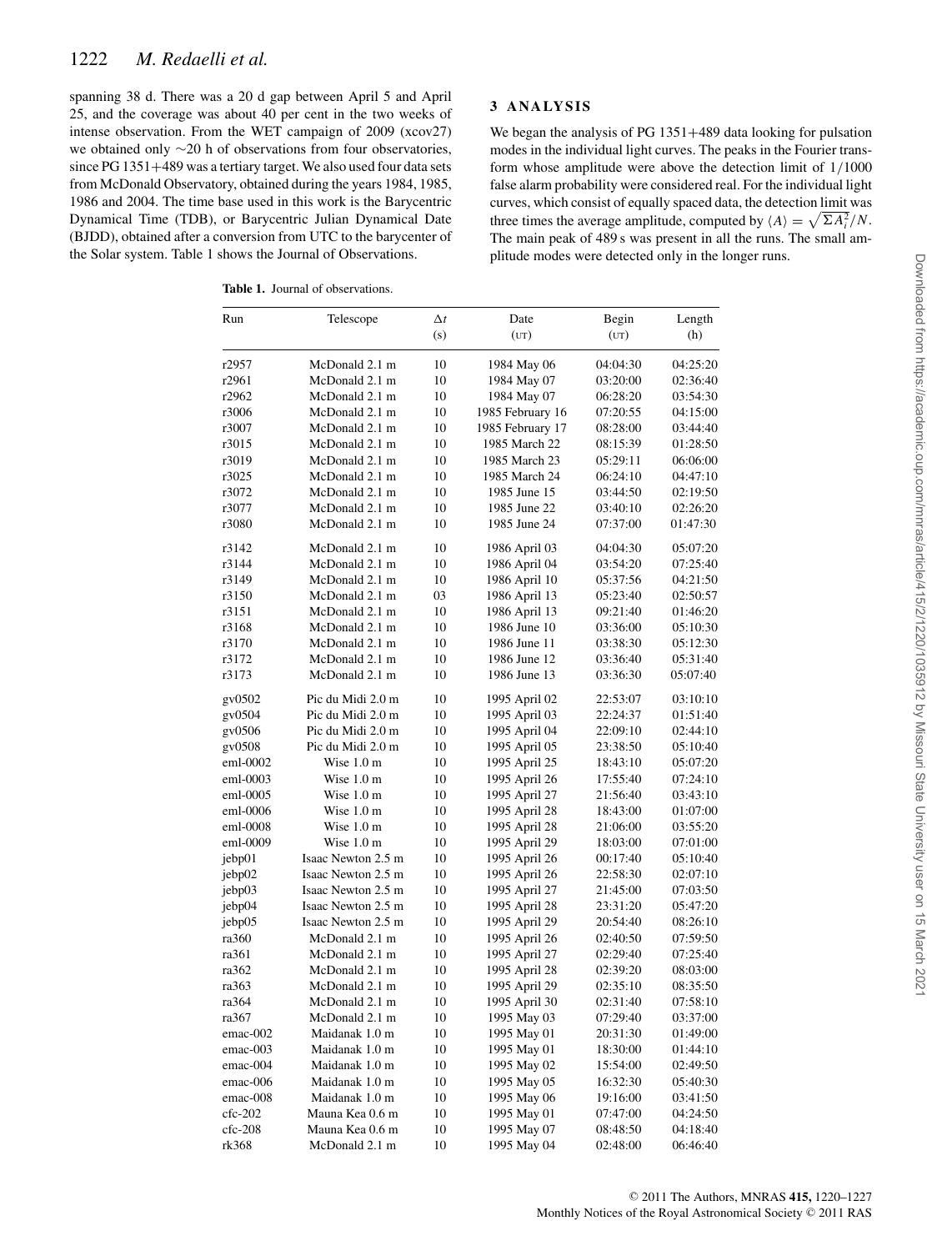| Run        | Telescope              | $\Delta t$ | Date         | Begin    | Length   |
|------------|------------------------|------------|--------------|----------|----------|
|            |                        | (s)        | (T)          | (UT)     | (h)      |
| rk369      | McDonald 2.1 m         | 10         | 1995 May 06  | 08:52:40 | 01:55:30 |
| $sjk-0384$ | BAO 2.16 m             | 10         | 1995 May 02  | 14:22:30 | 05:10:10 |
| $sjk-0385$ | BAO 2.16 m             | 10         | 1995 May 03  | 14:06:50 | 05:19:00 |
| sjk-0386   | BAO 2.16 m             | 10         | 1995 May 04  | 12:45:00 | 07:17:00 |
| $sjk-0387$ | BAO 2.16 m             | 10         | 1995 May 05  | 13:24:40 | 06:00:40 |
| $sjk-0388$ | BAO 2.16 m             | 10         | 1995 May 06  | 16:32:40 | 03:54:10 |
| $an-0015$  | McDonald 2.1 m         | 10         | 1995 May 11  | 08:03:20 | 03:03:20 |
| A0876      | McDonald 2.1 m         | 05         | 2004 May 12  | 05:54:35 | 02:34:55 |
| A0900      | McDonald 2.1 m         | 05         | 2004 June 14 | 03:06:06 | 04:01:50 |
| mole090525 | Moletai 1.6 m          | 17         | 2009 May 25  | 20:17:08 | 02:54:32 |
| mole090530 | Moletai 1.6 m          | 17         | 2009 May 30  | 20:27:08 | 02:14:52 |
| naoc090529 | China $2.16 \text{ m}$ | 20         | 2009 May 29  | 12:48:11 | 03:49:00 |
| naoc090530 | China $2.16 \text{ m}$ | 20         | 2009 May 30  | 12:38:48 | 02:04:30 |
| naoc090531 | China $2.16 \text{ m}$ | 20         | 2009 May 31  | 12:41:48 | 01:40:20 |
| pjmo090531 | Meyer 0.6 m            | 30         | 2009 May 31  | 04:49:35 | 03:32:30 |
| teub090524 | Tuebingen 0.8 m        | 30         | 2009 May 24  | 21:26:01 | 04:12:30 |

**Table 1** – *continued*

The longest data set, acquired in 1995, has the best resolution and signal-to-noise ratio. The detection limit used for the whole 1995 data set was *n*  $\langle A \rangle$ , where  $n = A_{\text{rand}}^{\text{max}} / \langle A_{\text{rand}} \rangle$ , and  $A_{\text{rand}}^{\text{max}}$  are the maximum and  $\langle A_{\text{rand}}\rangle$  are the average amplitudes of the Fourier transform of the randomized light curve, which has no signal, only noise, but the same spacings as the real data. We found  $n = 4.3$  using a Monte Carlo simulation method, and  $n = 4.12$  using the analytical method described by Scargle (1982). Because the noise increases with decreasing frequency for  $f \leq 6000 \mu$ Hz, the detection limit is a function of frequency.

Run 'emac-002', listed in Table 1 shows a very large phase deviation from the surrounding runs, inconsistent with the rest of the light curve. We assumed a timing mistake occurred and excluded that file from further analysis.

We computed a weighted Fourier transform for the whole 1995 data, shown in Fig. 1. The weights are the inverse of the dispersion in each light curve, (e.g. Handler 2003b; Costa & Kepler 2008). A list of frequencies from our analysis is shown in Table 2.

After pre-whitening the power spectrum of 1995 data by the main peak and its first harmonic, some energy remained around these frequencies (Handler 2003a). Some amount of this energy must be just mathematical artefact: amplitude modulation, real in the star or caused by different sensitivity in the detectors or possible problems in sky subtraction, causes side lobes in a Fourier transform. To search for nearby periodicities to the main pulsation mode in our combined data set, which includes data from different size telescopes, located at different sites, with non-uniform effective wavelength sensitivity, we attempted to minimize the effects of amplitude modulation. We re-normalized each run, from each observatory, by the amplitude average of the main mode estimated from the whole 1995 data set, assuming it remained intrinsically constant over the 38 d of observation.

#### **4 ROTATION PERIOD**

We found a new peak in the Fourier transform at  $2027 \mu$ Hz. Handler (2003a) analysed a subset of data of four consecutive nights at the 2.5 m Isaac Newton Telescope and pointed out this same interesting result. The original Fourier transform, prewhitened by the main peak, and the one after re-normalization



**Figure 1.** Weighted Fourier transform for 1995 data. The weights are the inverse square of the dispersion in each light curve. The line is the detection limit obtained from the Monte Carlo Simulation. Note the change in the *y*-axis for the lower panels.

is shown in Fig. 2. Because this small amplitude mode beats with the main period, it is not easy to resolve it. As the difference of  $f_1$  and this new peak is 16  $\mu$ Hz, the beating period is about 17 h. We need over 10 beating cycles (170 h) to separate these two close frequencies. Fortunately, we obtained more than 260 h in the last two weeks of the 1995 campaign. The doublet at  $f_3 = 2982 \,\mu$ Hz has a splitting frequency of 15  $\mu$ Hz and is probably caused by rotation. The observed  $16 \mu$ Hz splitting of the main mode agrees with the splitting of the doublet mode f3, suggesting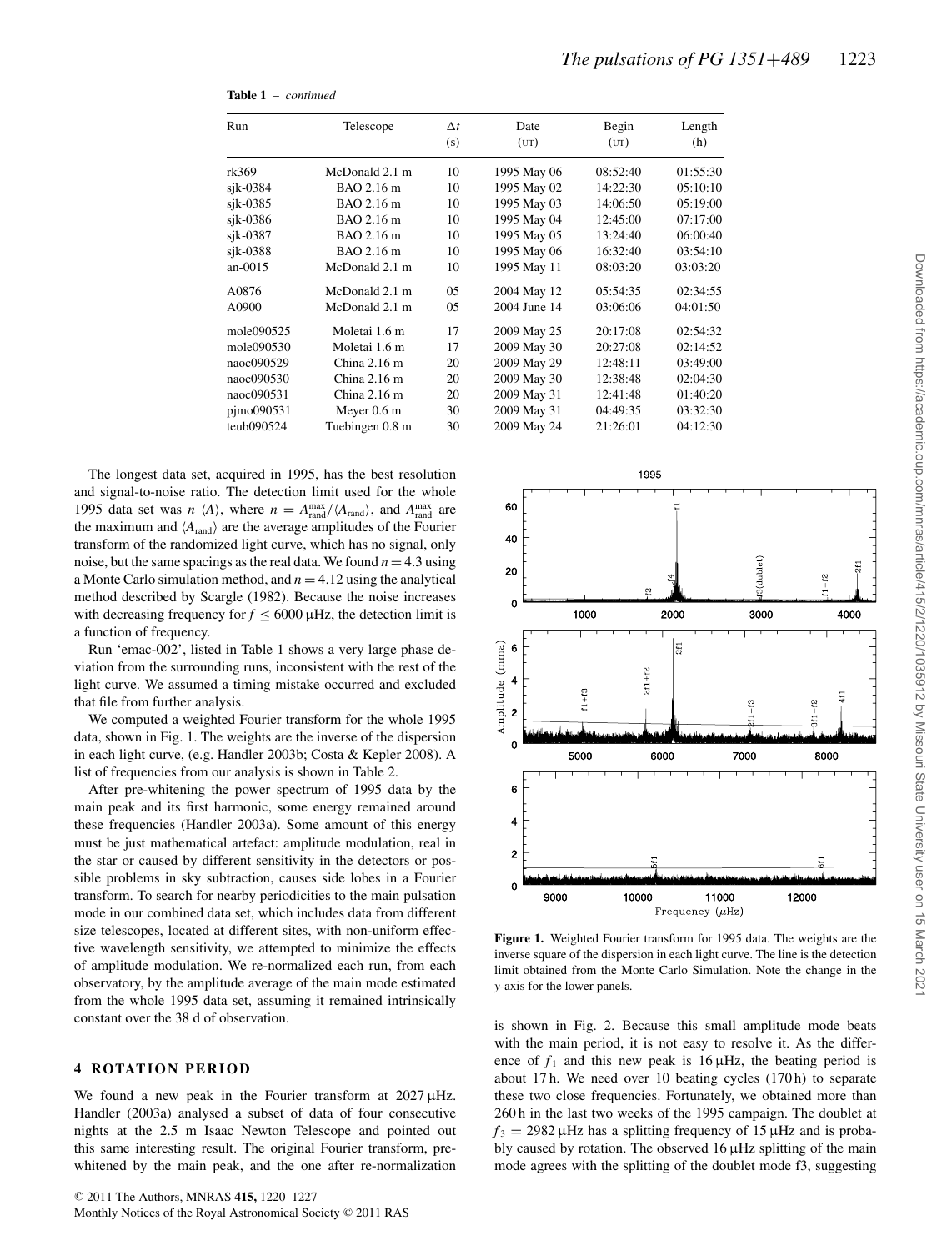| Frequency $(\mu Hz)$   | Period (s)              | Amplitude (mma)  | Identification |
|------------------------|-------------------------|------------------|----------------|
| $2043.5919 \pm 0.0020$ | $489.33448 + 0.00048$   | $56.36 \pm 0.20$ | $f_1$          |
| $4087.1727 + 0.0066$   | $244.66790 + 0.00039$   | $17.19 \pm 0.20$ | $2f_1$         |
| $6130.744 + 0.017$     | $163.11232 \pm 0.00047$ | $6.31 \pm 0.20$  | $3f_1$         |
| $8174.315 + 0.048$     | $122.33440 + 0.00072$   | $2.34 \pm 0.20$  | $4f_1$         |
| $10215.05 + 0.13$      | $97.8947 + 0.00013$     | $0.40 \pm 0.24$  | $5f_1$         |
| $12298.59 + 0.46$      | $81.3101 \pm 0.0030$    | $0.27 \pm 0.27$  | $6f_1$         |
| $1710.337 \pm 0.030$   | $584.679 + 0.010$       | $3.68 \pm 0.20$  | f <sub>2</sub> |
| $2982.771 \pm 0.041$   | $335.2586 + 0.0046$     | $2.81 \pm 0.20$  | $f_3^1$        |
| $3752.14 + 0.35$       | $266.514 + 0.025$       | $0.32 \pm 0.21$  | $f_1 + f_2$    |
| $5040.885 \pm 0.079$   | $198.3778 + 0.0031$     | $1.44 \pm 0.20$  | $f_1 + f_3$    |
| $5797.493 + 0.050$     | $172.4883 + 0.0015$     | $2.23 \pm 0.20$  | $2f_1 + f_2$   |
| $2027.082 \pm 0.023$   | $493.3199 \pm 0.0057$   | $4.84 \pm 0.20$  | $f^a$          |
| $1563.390 \pm 0.25$    | $639.63 \pm 0.10$       | $11.5 \pm 1.1$   | $f_4^2$        |

Table 2. Frequencies detected in PG 1351+489 during 1995 data.



**Figure 2.** Fourier transforms of 1995 data. The top box shows the whole data FT in a crop of the main peak vicinity. The middle box shows an FT without  $f_1$  and  $f_2$ . Some peaks remained nearby the main peak after the prewhitening of  $f_1$  and  $f_2$ . Bottom box shows an FT without the main peak for the re-normalized data. We used the main peak amplitude to re-normalize each run, assuming it is constant over the 38 d of observation. A peak at 2027  $\mu$ Hz and  $A = 4.43$  mma remained.

that both modes are being rotationally split. The relation between the splitting frequency and the rotation period of the white dwarf depends on the pulsation index  $\ell$  and  $k$  (see e.g. Kepler et al. 1995), and is given in the first order by

$$
\delta \sigma_{\ell km} = \delta m \Omega_{\rm rot} (1 - C_{\ell km}),
$$

where  $C_{\ell km}$  is the first-order splitting coefficient,  $\delta \sigma_{\ell km}$  is the frequency splitting, δ*m* is the *m* difference between the components and has a modulus of unity for  $\ell = 1$  modes.  $\Omega_{\rm rot}$  is the rotation frequency. Using *Hubble Space Telescope* time-resolved spectroscopy, Kepler et al. (2000) found  $\ell = 1$  for the main mode. Montgomery (2005) found the same result using a convection model to fit the observed light curve. Even though the asymptotic value for *Ckm* is valid only for large *k*, its value from the models is close to the asymptotic value of  $[\ell(\ell + 1)]^{-1}$ . Using  $\delta \sigma_{\ell km} = 15.5 \pm 0.5 \,\mu \text{Hz}$ 

and  $C_{\ell km} = 0.5$ , we find a rotation period of  $8.9 \pm 0.3$  h for PG 1351+489. As we have approximately the same splitting at  $f_1$  and  $f_3$ , both modes should have the same  $\ell = 1$ .

The data of 1985 March show a slightly different value for the main peak period, of 489.11 s. The best value found in 1995 data is 489.33 s, which leaves us to speculate that the star became unstable in 1985. The total length of the 1995 March data is ∼50 h giving a resolution of  $0.6 \mu$ Hz, much smaller than the difference in the main mode for 1985 March and 1995, of 10 µHz. Before and after 1985 March the star seems stable, although it changed again in 2009.

The 2009 data surprised us with a different pulsation spectrum (Fig. 3). The main mode shows a small change in period from previous data and its amplitude is reduced by half. At this stage we cannot identify the reason for these changes and need to keep observing PG 1351+489 to determine whether the star reverts to the original set of pulsation modes or maintains this new pulsation spectrum. Another star has shown changes in its periodicities: GD 358, the first DBV detected, showed a remarkable change in its pulsation spectrum in 1996 (Kepler et al. 2003; Castanheira et al. 2005). During that year, the amplitude of all modes changed, the



Figure 3. Power spectrum of 2009 data. We got only 20 h of data, but it was enough to see the changes in the star. PG 1351+489 shows a new mode and a decrease to the half of main mode amplitude.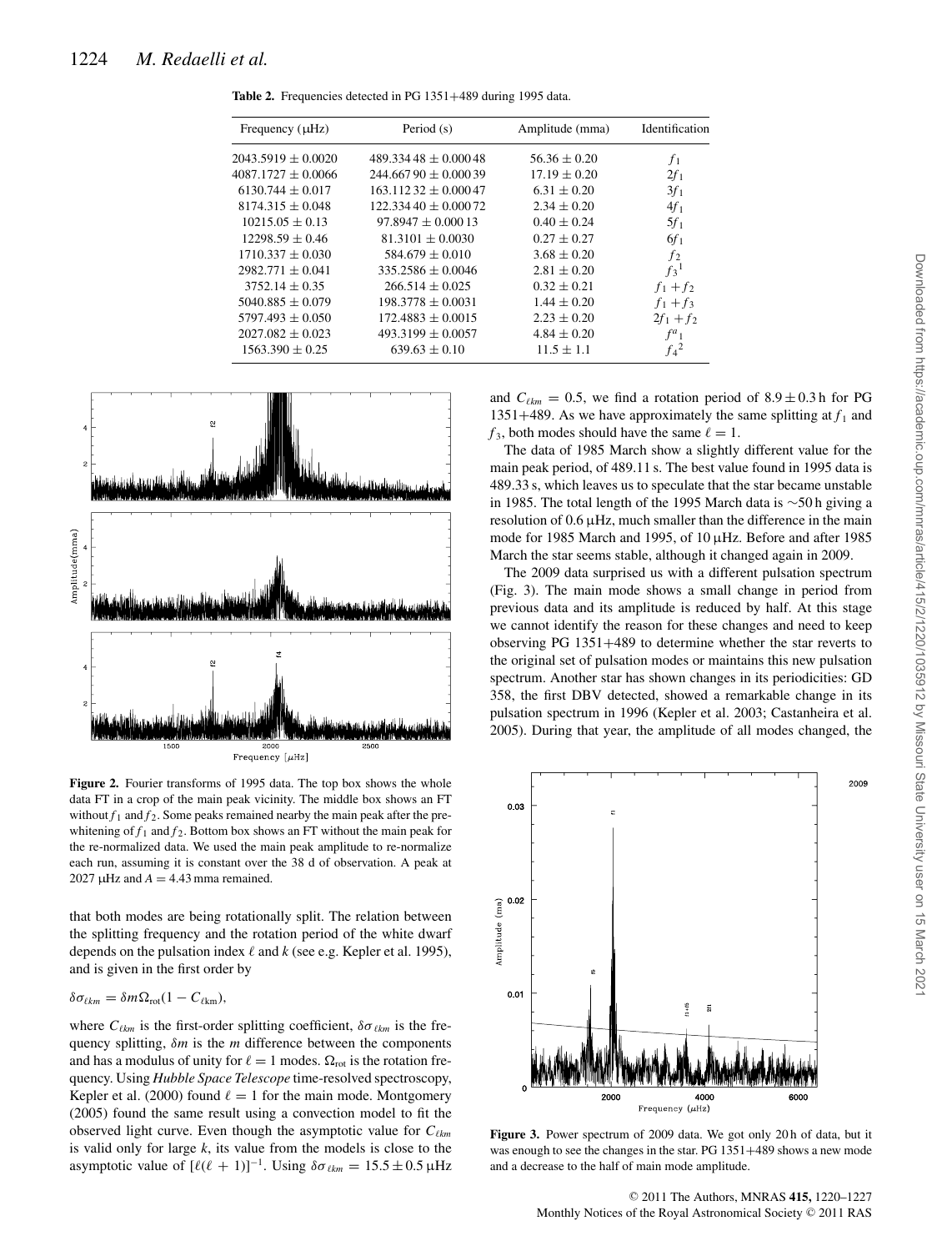

Figure 4. PG 1351+489 yearly Fourier transform on the same scale. Note the changes, especially in 2009.

dominant mode changed and even the shape of its light curve went from non-sinusoidal to sinusoidal. After 1996 their amplitudes returned basically to those of 1994, although the amplitude of all modes still show small changes from year to year (Provencal et al. 2009). Montgomery et al. (2010) show there was a significant change in the convection zone; when the observed amplitude of pulsation of GD 358 is high, the temperature in the heated area increases sufficiently to practically extinguish the convection layer. Robinson, Kepler & Nather (1982) show g-mode pulsations in white dwarf stars are mainly due to temperature changes across the surface of the star. Now we have knowledge of another DBV white dwarf – PG 1351+489 – which changed its pulsation spectrum over a time-scale of years. The fact that we detect at least six harmonics of the main pulsation implies that the intrinsic pulsation amplitude is high, as harmonics represent non-linear effects (Jevtić et al. 2005; Montgomery 2008). The high intrinsic pulsation amplitude possibly affects significantly the convection layers in PG 1351+489, as it does in GD 358.

Detecting as many modes as possible is important to apply seismology to the star, as each mode detected yields an independent constraint on its structure (e.g. Kepler et al. 2003). PG 1351+489 has four pulsation modes known up to now, including the new one detected in 2009. Fig. 4 shows the six amplitude spectra of the yearly data sets.

#### **5 A POSSIBLE ESTIMATE OF** *P***˙**

The rate of change of a period ( $\dot{P} = dP/dt$ ) can be measured directly or indirectly (Costa & Kepler 2008). To do it directly, we must have high rates of change and small uncertainties. Supposing  $dP/dt \sim 10^{-6}$  s yr<sup>-1</sup>, then in 20 yr the period must change  $\sim$ 2 × 10−<sup>5</sup> s. To measure this small change, the uncertainty in the measured periods must be smaller than ∼10−<sup>5</sup> s. To measure d*P*/d*t*

Table 3. Times of maxima for the main mode of PG 1351+489. The 2009 time of maximum was not considered in our analysis of d*P*/d*t*.

| Year       | $T_{\text{max}}(BJDD \pm s)$ | P(s)                       |
|------------|------------------------------|----------------------------|
| 1984       | $2445826.677079 \pm 0.6$     | $489.29291 \pm 0.00065$    |
| 1985       | $2446112.813247 \pm 0.7$     | $489.31624 \pm 0.00058$    |
| 1986 April | $2446523.678718 \pm 0.6$     | $489.30281 \pm 0.00060$    |
| 1986 June  | $2446591.653173 \pm 0.5$     | $489.2837 \pm 0.0026$      |
| 1995 April | $2449810.461595 \pm 0.9$     | $489.3260 \pm 0.0049$      |
| 1995 May   | $2449833.625895 \pm 0.2$     | 489.3345 50 $\pm$ 0.000 18 |
| 2004       | $2453137.751014 \pm 1.4$     | $489.3359 \pm 0.00019$     |
| 2009       | $2456982.358127 + 3.2$       | $489.3122 \pm 0.025$       |

indirectly, we can use the  $O - C$  method, which is quadratic in the time-span (e.g. Kepler et al. 1991). This method uses the difference between the times of maxima measured in the light curves and the computed values assuming no significant changes in period, over the number of cycles.

As discussed, for example, in Kepler et al. (1991), a parabola is fitted to the values of  $O - C$  and the quadratic parameter is proportional to the rate of change of period. We assume the periods are changing smoothly in time and short perturbations to the periods do not affect significantly the phase of the pulsations.

Table 3 shows the values for the times of maxima and main period for each chunk of data. To increase the number of independent measurements, we separated the 1986 and 1995 light curves in two chunks each. The phase of the main pulsation for the 2009 data was not used because the star clearly changed in that year.

To apply this method, we assume we do not know the precise value of the period. The cycle count changes significantly when the period changes a little, but we are working with the hypothesis of an unknown period to estimate the secular d*P*/d*t* for this star. Thus, we must test many different  $O - C$  diagrams for many different values of period, following O'Donoghue & Warner (1987). We tested periods from 489.33 to 489.34 s, in steps of 0.000 01 s. For each possible period we found a different  $O - C$  set. We chose the smallest  $S<sup>2</sup>$  (the normalized sum of the phase differences squared) computed for the  $O - C$  values and the fitted parabola. The diagram is shown in Fig. 5. The best values for  $S^2$  are shown in Table 4. The smallest  $S^2$  gives  $P = (489.334645 \pm 0.000023)$  s and  $\dot{P} =$  $(2.0 \pm 0.9) \times 10^{-13}$  s s<sup>-1</sup>.

## **6 DISCUSSION**

The measurement of the cooling rate of a hot DBV star can be used to estimate the plasmon-neutrino emission rates (Winget et al. 2004). Using the optical spectra determination of effective temperature with pure helium atmospheres, PG 1351+489 is not on the blue edge of the DBV instability strip, hence the plasmon-neutrino emission should not dominate the cooling, except if the star has low mass. Compared to the values calculated by Winget et al. (2004) for such low temperature, but normal mass, the estimate of  $dP/dt$  we obtain is higher than predicted by the cooling by photon and plasmon-neutrino emission. We call our d*P*/d*t* an estimate, not a measurement, because the 1985 value is not included; we will discuss these glitches in the next section. Córsico  $\&$  Althaus (2004) estimate for a 0.5 M<sub> $\odot$ </sub> DB white dwarf model at  $T_{\text{eff}}$  = 22 100 K a rate of period change of  $\dot{P} = 8.6 \times 10^{-14}$  s s<sup>-1</sup>, for their  $P = 485$  s mode, with cooling dominated by photon emission. The theoretical value is a factor of 2.3 smaller than that estimated from the observations in this paper.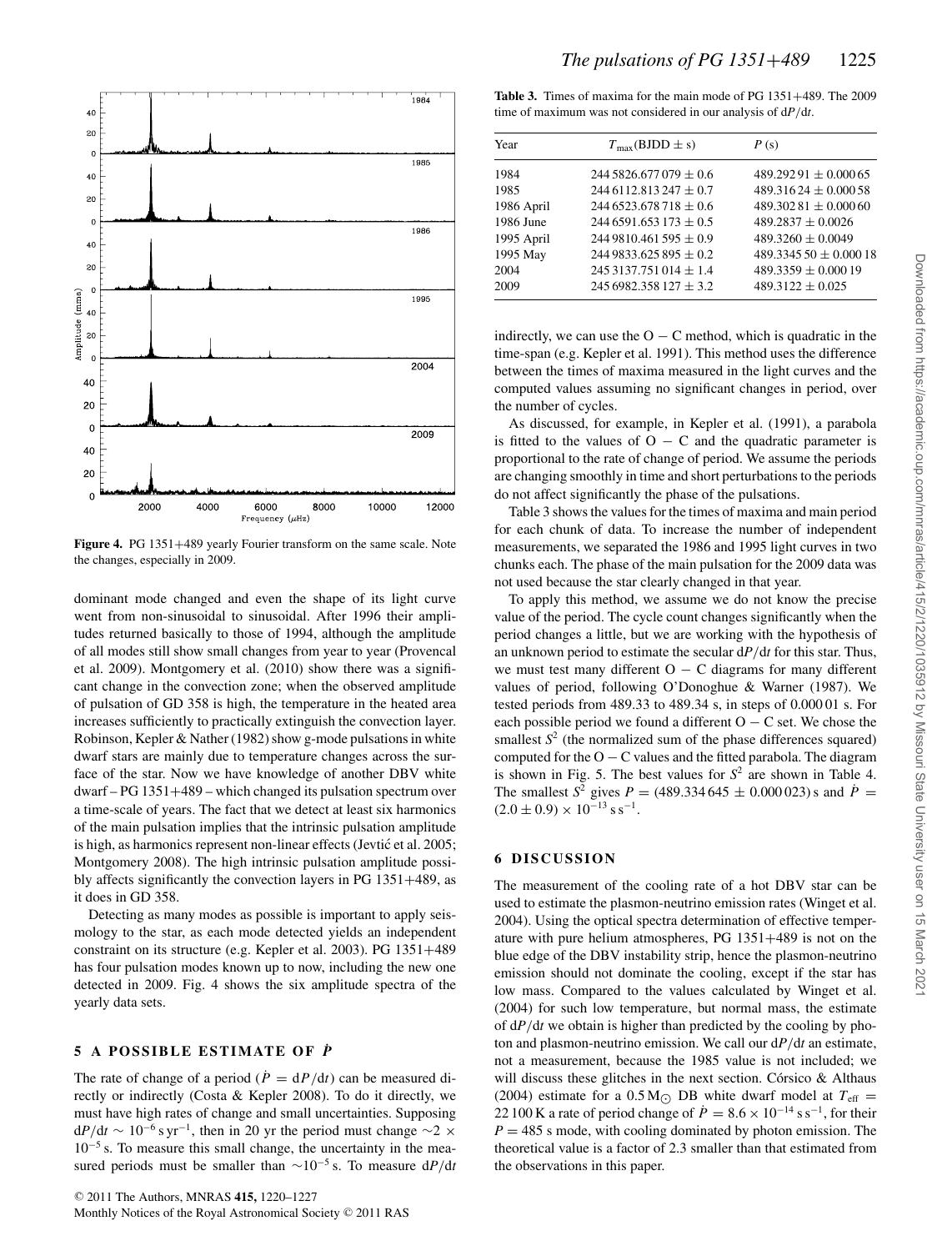

**Figure 5.** O  $-$  C diagram for PG 1351+489. The fitted parabola gives  $\dot{P} = (2.0 \pm 0.9) \times 10^{-13}$  s s<sup>-1</sup> and  $P = 489.334645 \pm 0.000023$  s. The 2009 value was not included in this analysis because the pulsations changed in that year; its value is shown only as a guide. Note we do not include the 489.11 s period and its time of maxima, obtained in 1985.

**Table 4.** Some values for *P* and  $\dot{P}$  for different O − C diagrams.

| $S^2$ (s <sup>2</sup> ) | $P_i(s)$   | P(s)                      | $\dot{P}(10^{-13} \text{ s s}^{-1})$ |
|-------------------------|------------|---------------------------|--------------------------------------|
| 43.383.7290             | 489.334.59 | $489.334645 \pm 0.000023$ | $2.0 \pm 0.9$                        |
| 43.383.7292             | 489.33487  | $489.334645 \pm 0.000023$ | $2.0 \pm 0.9$                        |
| 190.7503123             | 489.333.68 | $489.334472 \pm 0.000048$ | $-29.2 + 1.9$                        |
| 190.7503125             | 489.333.75 | $489.334472 \pm 0.000048$ | $-29.2 + 1.9$                        |
| 321.933 2478            | 489.33567  | $489.334818 \pm 0.000063$ | $33.2 \pm 2.4$                       |

Some pulsation modes have higher amplitude in the core than in the surface layers, while others have the opposite. The core of white dwarf stars represents around 99 per cent of their mass. For those modes with larger amplitudes in the core, the fractional rate of change of their pulsation periods,  $\dot{P}/P$ , decreases very approximately at the same rate as the star cools,  $\dot{T}_{\text{core}}/T_{\text{core}}$ , considering the fractional radius change,  $\dot{R}/R$ , is around one to two orders of magnitude smaller. For those modes where the surface layer amplitudes dominate, the pulsation periods can change on a much faster time-scale, representative of avoided crossings or changes in the transition layers causing mode trapping. As the masses involved in the surface layers are small, these relatively rapid changes will revert to evolutionary (cooling) time-scales, which are not affected by the surface layer changes. In pulsars, for example, even in the Hulse & Taylor PSR B1913+16, glitches occur, and their rotation behaviour over long time-scales are significantly affected by smallscale irregularities not explicitly accounted for in a deterministic model. Nevertheless, the physically important astrometric, spin and orbital parameters are well determined and well decoupled from the timing noise (Weisberg, Nice & Taylor 2010).

If the estimated  $\dot{P}$  value is representative of the stellar cooling and the star has a relatively low temperature, but normal mass, the rate of period change could be used to constrain the axion emissivity. At the low effective temperature determined from pure

He models, the energy lost by axion emission is expected to be larger than the energy lost by neutrinos (Kim 2007, fig. 1.2). For an effective temperature of PG 1351+489 as high as  $T_{\text{eff}} = 26000 \text{ K}$ , estimated by Montgomery et al. (2010, fig. 6) non-linear curve fitting, or Beauchamp et al. (1999) if some H contamination is allowed, Córsico & Althaus (2004) estimate  $\dot{P} = 1.7 \times 10^{-14}$  s s<sup>-1</sup>; thus the estimated rate of period change could be reflecting the white dwarf cooling for such a high effective temperature.

Castanheira et al. (2006) determined from *IUE* spectra a surface gravity of  $\log g = 7.0 \pm 0.07$ , allowing for the presence of unseen atmospheric H, but the external uncertainty in log *g* is much larger, because of the weak dependency of DB models on surface gravity. Such a low surface gravity would imply a stellar mass for PG 1351+489 markedly lower than  $0.5 M_{\odot}$ . For such low mass, the neutrino emission could be important even at  $T_{\text{eff}} = 22000 \text{ K}$ (Winget et al. 2004, fig. 1, 0.45  $M_{\odot}$  white dwarf model).

Unfortunately, we do not have yet a measurement of the cooling rate, because the uncertainty in  $\dot{P}$  is relatively high and because our assumption of a stable period cannot be proven. We must continue to observe the star to get a  $\dot{P}$  measurement.

The study of the pulsating DB stars can provide new information about their progenitors, possible very late thermal pulse (VLTP) remnants (Althaus et al. 2009). New DB stars have been observed and now we can make good advances to unveil the DB instability strip. It is important to continue observing known DB stars in order to check their pulsation profiles and understand their instabilities while searching for new ones is potentially useful to test theories and improve models.

PG 1351+489 is a very important star to study the cooling rate for DBVs. However, its relatively cool temperature drops it to a secondary choice to measure the plasmon-neutrino emission rate for white dwarfs (e.g. Kim, Winget & Montgomery 2006). We estimate the rotation period of 8.9  $\pm$  0.3 h using the splitting frequency of 15.5  $\pm$  0.5  $\mu$ Hz we found in the main peak; using this rotation period we deduce the 1.46 $f_1$  mode has  $\ell = 1$  too. We estimate a possible rate of change of period using the  $O - C$  method; we found  $dP/dt = (2.0 \pm 0.9) \times 10^{-13}$  s s<sup>-1</sup>. The high uncertainty in this result is due to the low number of points in the  $O - C$ diagram (Fig. 5). Low numbers of points can lead to low confidence statistics, e.g. a negative secular change of PG 1159−035, estimated by Winget et al. (1985), had the best *S*<sup>2</sup> at that time. Costa, Kepler & Winget (1999) showed the second solution in 1985, a positive d*P*/d*t* was in fact the correct one when more data were added. As we have no proof of period stability for PG 1351+489, we cannot conclude that the  $\dot{P}$  we found represents the evolution of the star. New observations of PG 1351+489 are required in order to improve our chances of estimating the secular changes in the star.

## **ACKNOWLEDGMENTS**

We sincerely thank the referee, Dr Leandro Althaus, for his insightful comments that made this a better paper.

## **REFERENCES**

- Althaus L. G., Panei J. A., Miller Bertolami M. M., García-Berro E., Córsico A. H., Romero A. D., Kepler S. O., Rohrmann R. D., 2009, ApJ, 704, 1605
- Alves V. M. et al., 2003, Baltic Astron., 12, 33
- Beauchamp A., Wesemael F., Bergeron P., Fontaine G., Saffer R. A., Liebert J., Brassard P., 1999, ApJ, 516, 887